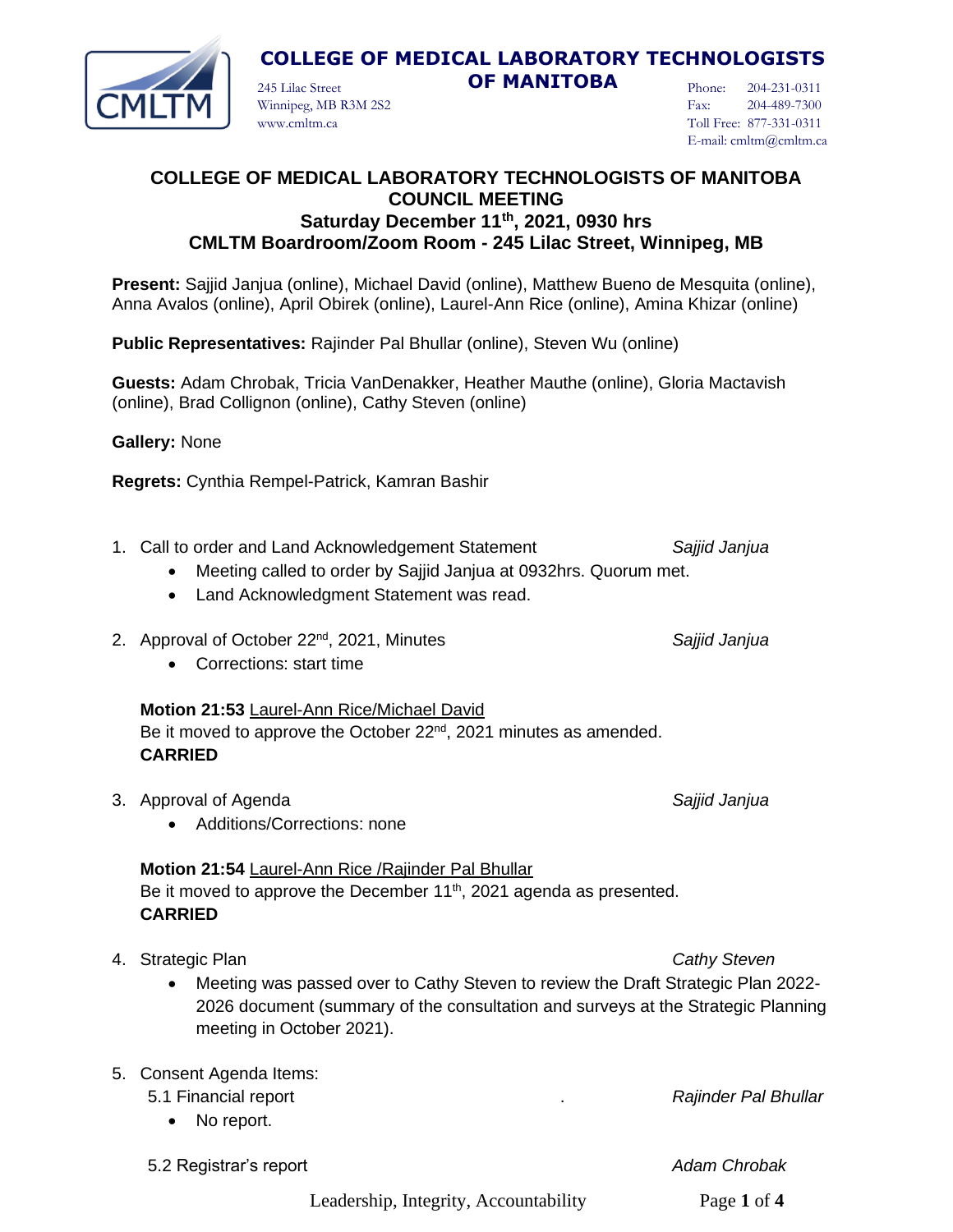### 5.4 Continuing Competency Committee report *Heather Mauthe* • Previously circulated.

5.5 Complaints Committee report *Michael David*

• Previously circulated.

• Previously circulated.

• Verbal report. Did not meet.

Winnipeg, MB R3M 2S2

www.cmltm.ca

- Two cases waiting for investigation from 2020. Investigator's report has been received for these cases for review at the next Committee meeting. Results to be provided at next Council meeting.
- Finding volunteer investigators has been very difficult due to the time commitment. Due to this, CMLTM will be contracting a private investigator to handle the investigations going forward.

## 5.6 Inquiry Committee report *Brad Collignon*

- No report. Did not meet.
- 5.7 Executive report *Sajjid Janjua*
	- No report. Did not meet.

## **Motion 21:55** Laurel-Ann Rice/Michael David

Be it moved to approve the Consent Agenda Items as presented. **CARRIED**

- 6. Informational items/updates
	- 6.1 Strategic Planning **Adam Chrobak Adam Chrobak Adam Chrobak Adam Chrobak** 
		- Deferred until amended report submitted by Health in Common.

## 6.2 CAMLPR Landing Page Project *Adam Chrobak*

• Manitoba and Saskatchewan had the most responses to the survey that was sent to registrants regarding the project.

6.3 Regulation Review *Adam Chrobak*

- The Registrar (Adam Chrobak) and Deputy Registrar (Tricia VanDenakker) met with Leanne Matthes from Leanne Matthes Consulting regarding the regulation review. Recommended changes planned to the register rosters: Active Practicing, Interim, Graduate, Temporary, Student. It has been recommended not to have categories that we can't regulate, such as the Inactive, Retired, and Honorary rosters.
- Potential of regulating medical laboratory assistants (MLA)would result in a delay in the CMLTM RHPA regulation review application. An organization/association that

# **COLLEGE OF MEDICAL LABORATORY TECHNOLOGISTS**

245 Lilac Street **OF MANITOBA**

Phone: 204-231-0311 Fax: 204-489-7300 Toll Free: 877-331-0311 E-mail: cmltm@cmltm.ca



5.3 Board of Assessors report *Gloria Mactavish*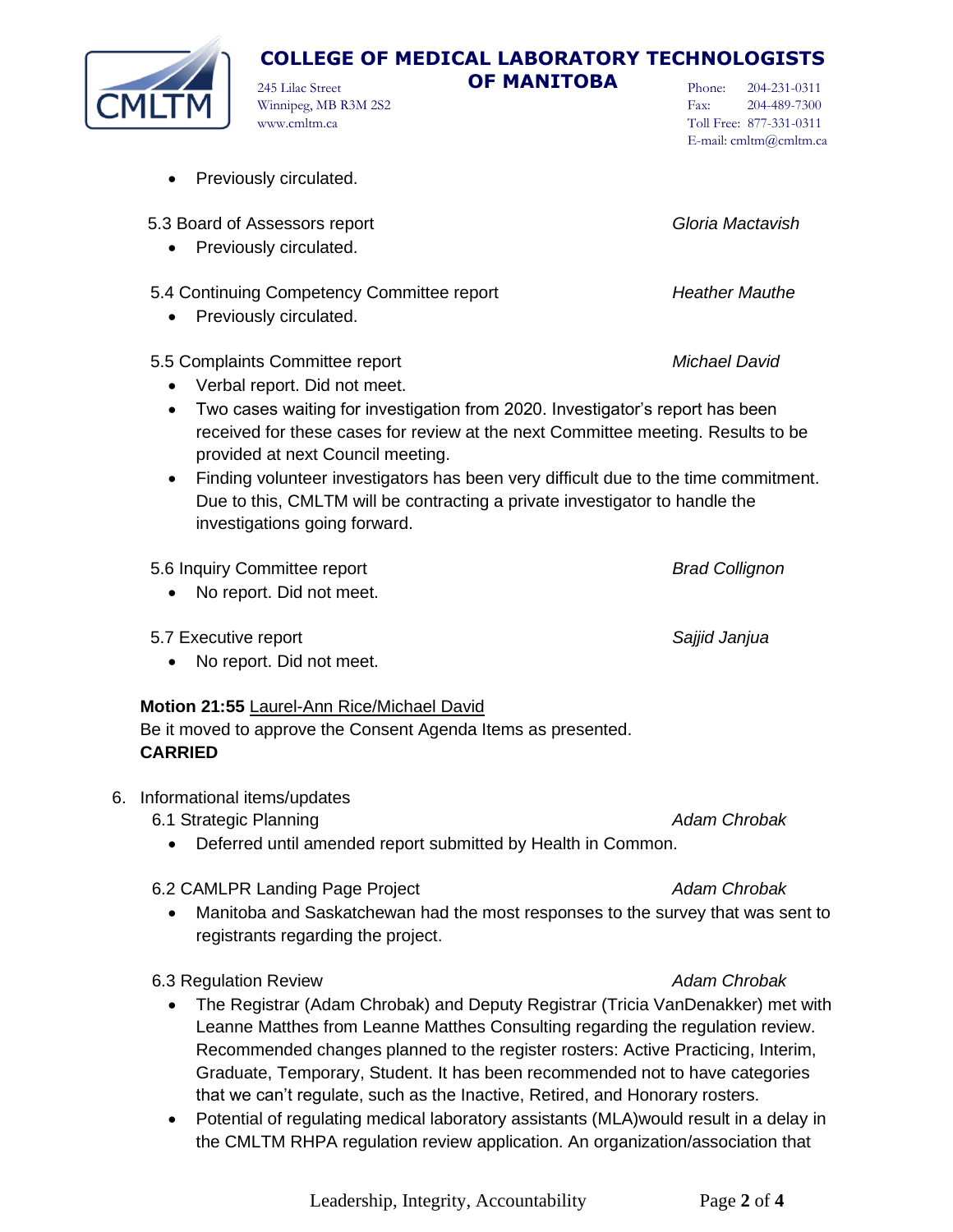Leadership, Integrity, Accountability Page **3** of **4**

245 Lilac Street **OF MANITOBA**

represents the MLAs in Manitoba is required to apply for the regulation of the profession. Possibility of a voluntary roster for MLAs.

- Continuing Competency Committee will require 1/3 to be Public Reps and must consist of 6 members.
- Under the RHPA, Professional Liability Insurance (PLI) requirement will be increased to \$5 million (RHPA standard). Employer liability is not the same as PLI. CSMLS has recently added the option of \$2 million or \$5 million level of PLI. Registrants will need to provide evidence that they have the PLI when registering. Possibility to randomly audit 20% of membership annually to provide proof that they have the required \$5 million PLI.

6.4 Board Effects *Adam Chrobak*

- Subscription purchased.
- Meeting on Monday to build the platform. Should be ready for the February meeting, if not sooner. Once it is set up, the Registrar (Adam Chrobak) will send out communications for Council to test.
- The Registrar (Adam Chrobak) will investigate whether or not Board Effects has the option to host meeting similar to Zoom or Microsoft Teams.

## 6.5 2022 Council meeting dates *Adam Chrobak*

- Wednesday February  $9<sup>th</sup>$ , 2022
- Saturday April 23rd, 2022
- Wednesday June  $8<sup>th</sup>$ , 2022
- Friday September 23rd, 2022
- Saturday September 24<sup>th</sup>, 2022 (AGM)
- Friday October 21<sup>st</sup>, 2022
- Saturday October 22<sup>nd</sup>, 2022 (Strategic Planning)
- Wednesday December  $7<sup>th</sup>$ , 2022
- 7. Business Requiring Action
	- 7.1 Approve new committee members *Sajjid Janjua*

## **Motion 21:56** Michael David/Matthew Bueno de Mesquita

Be it moved to approve Wendy Leduc and Patrick Levesque as volunteers to the Continuing Competency Committee.

## **CARRIED**

**CARRIED**

7.2 Updated 2022 Budget *Adam Chrobak*

**Motion 21:57** Rajinder Pal Bhullar/Laurel-Ann Rice Be it moved to approve the 2022 Budget as presented.

7.3 Strategic Plan *Sajjid Janjua*





Phone: 204-231-0311 Fax: 204-489-7300 Toll Free: 877-331-0311 E-mail: cmltm@cmltm.ca